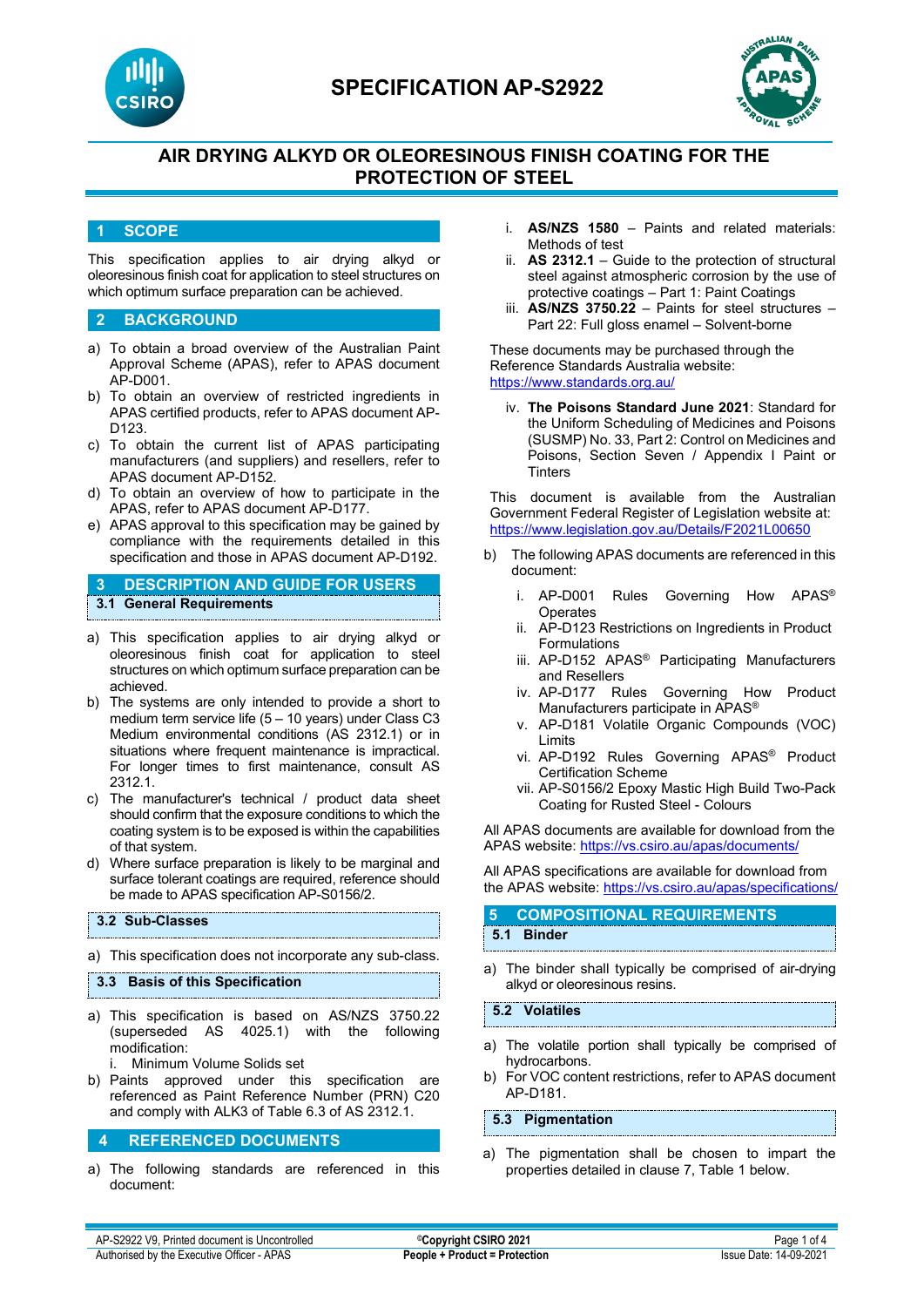

# **SPECIFICATION AP-S2922**



# **AIR DRYING ALKYD OR OLEORESINOUS FINISH COATING FOR THE PROTECTION OF STEEL**

#### **5.4 Colour**

- a) Products approved under this specification are normally available in a wide range of colours.
- b) Where the decorative properties of these coatings are considered important, it is crucial that the appearance of the coating be maintained essentially throughout the life of the coating. Therefore, before other colours<br>are used, purchasers should obtain the should obtain manufacturer's written assurance that the selected colour will have acceptable colour stability for the intended purpose.

## **6 PRODUCT APPROVAL REQUIREMENTS**

## **6.1 General Requirements**

a) The product and its application for approval shall comply with the relevant requirements of APAS document AP-D192 during the life of the approval.

#### **6.2 Technical Requirements**

a) The product shall comply with **all** the requirements of clause 7, Table 1 below.

#### **6.3 Health and Safety Requirements**

- a) The manufacturer's Safety Data Sheet (SDS) must be studied closely prior to using the product and complied with during use of the product.
- b) As products covered by this specification typically contain solvents, the paint is considered flammable and should be stored away from all sources of heat or ignition.
- c) Containers should be resealed immediately after use and good ventilation provided during use to minimise the risk of fire or explosion and the long-term toxic effects of absorption of the vapour into the lungs.
- d) Care should be taken to avoid contact with the skin using protective clothing and barrier cream. All pumping equipment should be adequately earthed. It is anticipated that most of these products would be applied by operators in well ventilated spray booths or in the field by operators with adequate safety equipment.
- e) Products intended for sale in Australia shall comply with all the requirements of the SUSMP. Products intended for sale in other countries shall comply with all local WHS and environmental requirements.
- f) The product shall comply with all requirements of clause 6.3 and 6.4 of APAS document AP-D192.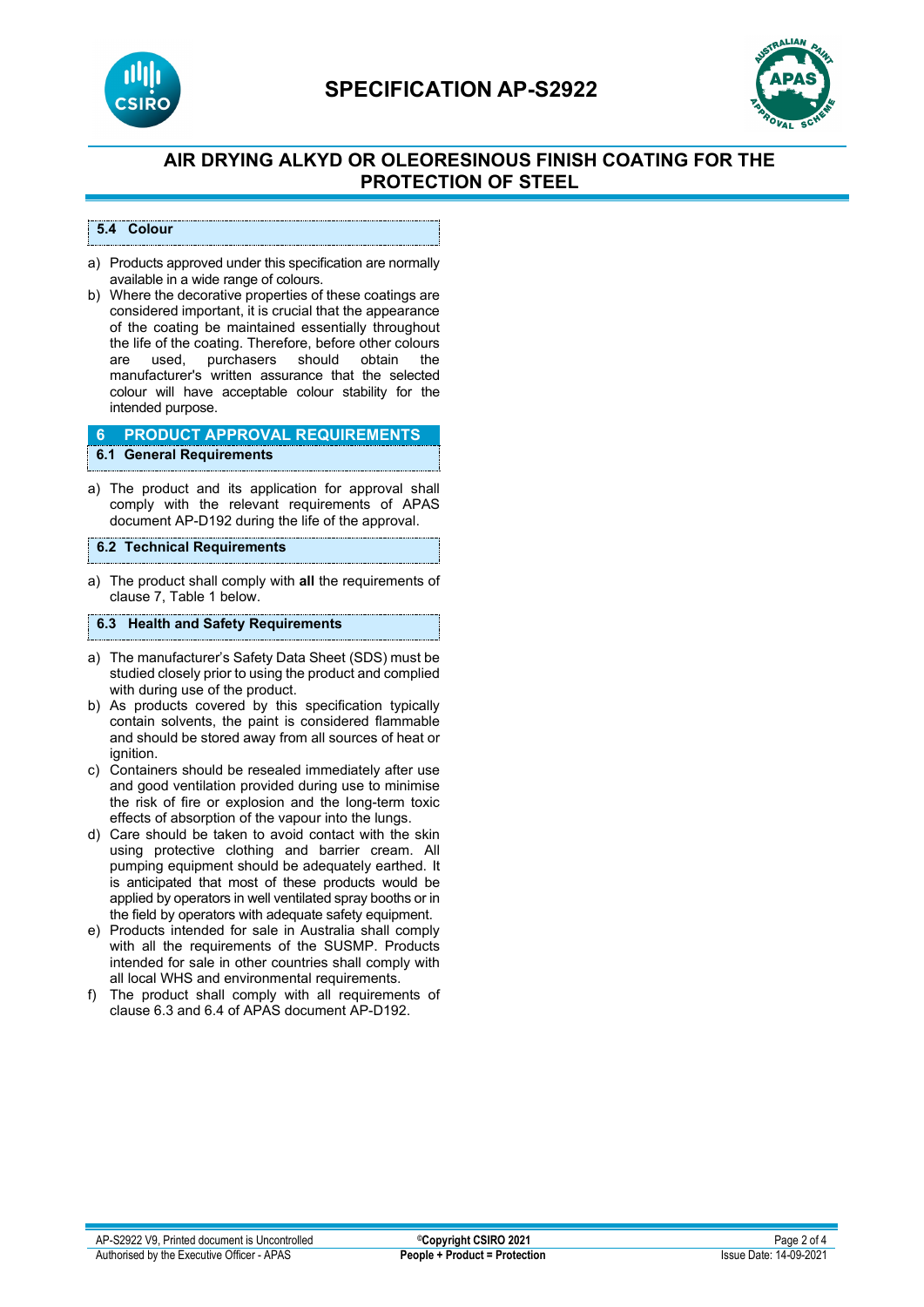

# **SPECIFICATION AP-S2922**



## **AIR DRYING ALKYD OR OLEORESINOUS FINISH COATING FOR THE PROTECTION OF STEEL**

# **7 TABLE 1: PERFORMANCE PROPERTIES**

| <b>TEST</b>                                   | <b>AS/NZS</b><br>1580<br><b>METHOD</b> | <b>REQUIREMENTS</b>                                                                                                                                                 |
|-----------------------------------------------|----------------------------------------|---------------------------------------------------------------------------------------------------------------------------------------------------------------------|
| <b>General Requirements</b>                   | <b>AS/NZS</b><br>3750.22               | Shall comply with all the requirements of clause 4 Materials<br>Requirements.<br>All results shall be reported.                                                     |
| <b>Volume Solids</b>                          | 301.2                                  | Minimum 40%.<br>Note: May be calculated from theoretical raw material data.                                                                                         |
| Thinning or Mixing Properties                 | 208.1                                  | Using 10% of manufacturers recommended thinner, there shall be no<br>signs of incompatibility.                                                                      |
| Hard Dry Condition (Mechanical<br>Thumb Test) | 401.6                                  | To be recorded.                                                                                                                                                     |
| <b>Aged Application</b>                       | 205.2 or<br>205.4                      | Following storage for 18 months at routine conditions, the material<br>shall show satisfactory application properties and the dry film shall be<br>free of defects. |
| <b>VOC Content</b>                            | <b>APAS</b><br>AP-D181                 | Refer to APAS document AP-D181 for method and limits.<br>If the APAS specification is not listed on AP-D181, a declaration of<br>VOC content is still required.     |